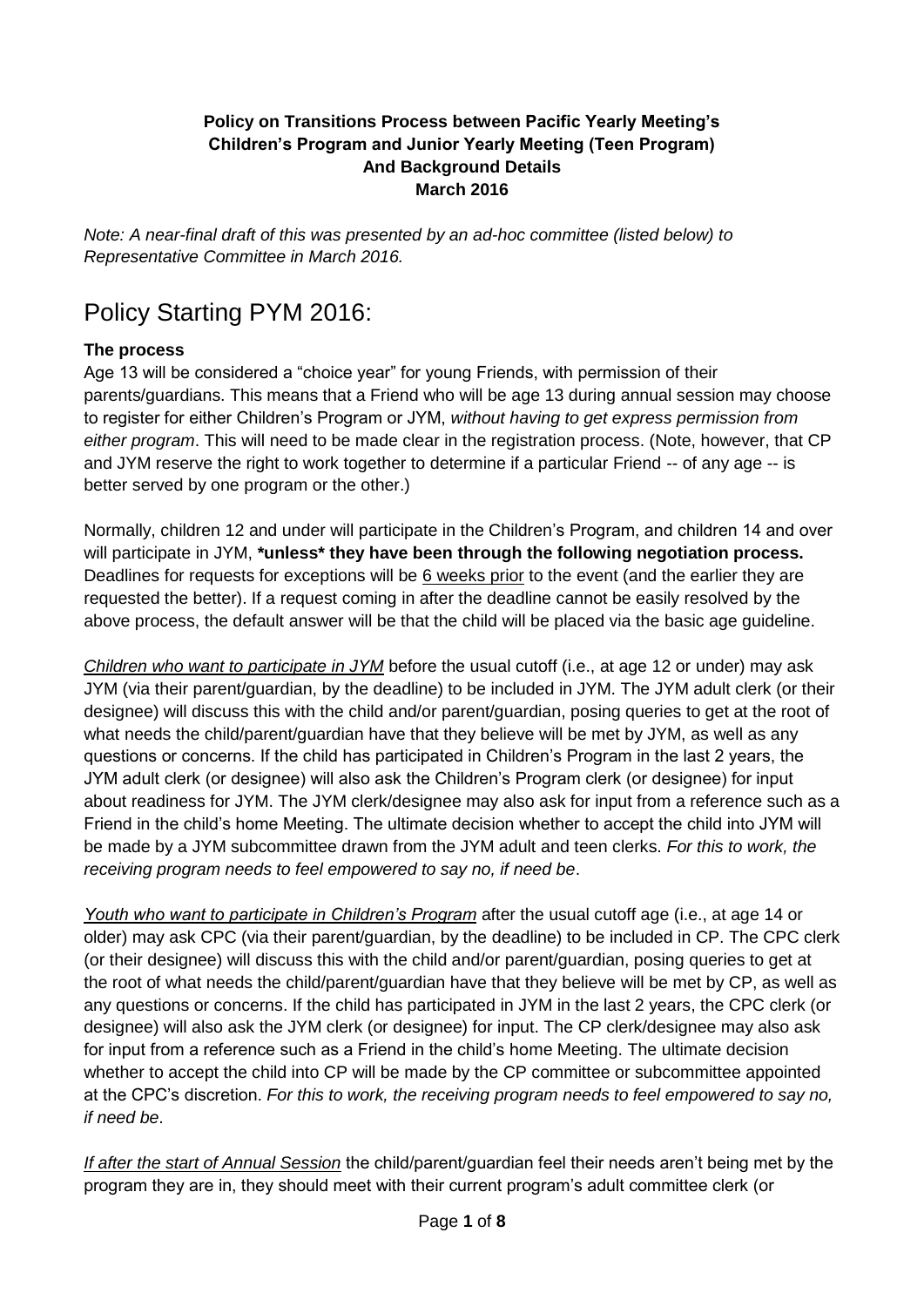designee, ideally a committee member or coordinator rather than a teacher or FRAP) to discuss how to meet the child's needs. If, based on that meeting and other efforts, a change in program enrollment seems needed, the clerk/designee and parent/guardian will contact the clerk/designee of the other program to find a way forward. *For continuity and for the sake of minimal disruptions to the sense of community within each program, changing programs mid-session should be rare and is strongly discouraged. Within reason, every effort will be made to adjust the child's original placement program to facilitate their comfort and enjoyment. Only after trying out some program modifications will a move be considered between the two programs. The initial program should do its best to make reasonable adjustments and accommodations to meet the needs of their participants, and both the initial and potentially receiving programs need to feel empowered to say no, if need be*.

Children's Program Committee and JYM Committee are asked to record and share such situations with each other and the Youth Programs Coordinator for incorporation into future programming decisions.

### **Registration**

Registrars need a clear guideline on how to place children and a clear directive on to whom to talk if a child registers for a non-usual program placement for their age. Their first point of contact should be with the adult clerk of the relevant committee.

Parent/guardians will be provided program descriptions and placement guidelines with the registration material along with contact information for the clerks of the programs.

We would like the registrars to provide CPC and JYMC access to the registration database (or if that is not possible, then regularly updated registration reports) at least weekly starting 8 weeks before the event, and daily as any registration information changes during the week leading up to the event. If a registration comes through with a non-standard program choice, we would like the Registrar to highlight it for both programs, and the programs will follow the guidelines herein.

#### **If conflicts arise…**

An ad hoc committee consisting of the JYM Adult Clerk(s), JYM Teen Clerk(s), CPC Clerk(s), and CP Coordinator make a decision, supported by the YPC, YPCC Clerk, and/or a member of M&O if needed.

When concerns arise they should be brought to the related committee clerk(s), and clerks should communicate directly with each other. *(Staff from either program should not go directly to the other program's staff with concerns.)*

--end of main text--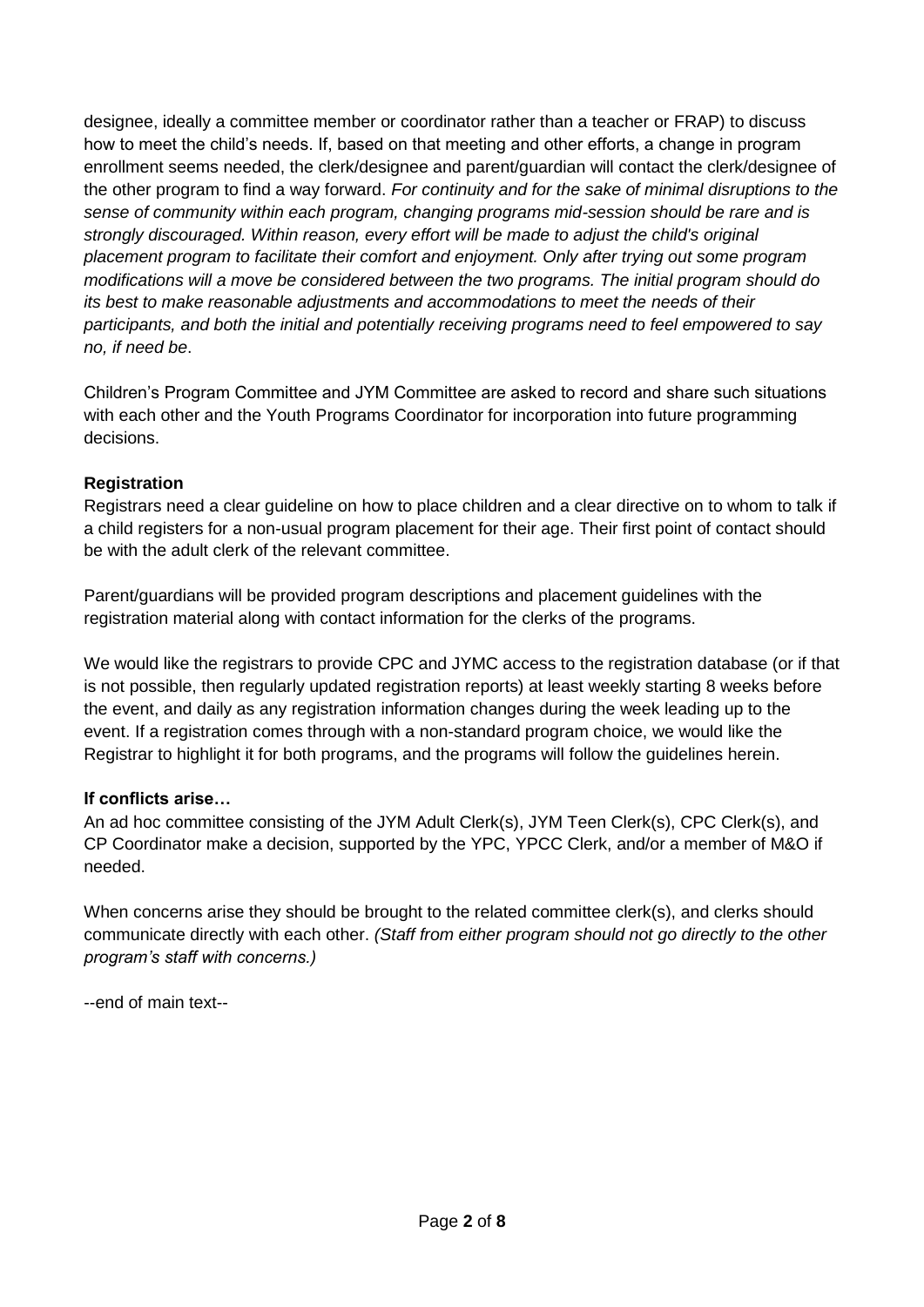# Appendix

### Ad Hoc Committee

Alyssa Nelson, YPC (Convenor) Jim Summers, YPCC Clerk Sally Kingsland, M&O Liaison to Children's Program Committee Chamba Cooke, Children's Program Committee Clerk Keenan Lorenzato, Outgoing Children's Program Coordinator Nate Secrest, Incoming Children's Program Co-Coordinator Kylin Navarro, M&O Liaison to JYM Steve Leeds, JYM Adult Co-Clerk Erika Tarabini, JYM Adult Co-Clerk Maya Price, JYM Co-Clerk David Shaw, JYM Co-Clerk Rose Nadis, JYM Co-Clerk Diego Navarro, Presiding Clerk (Ex-officio)

Friends who have questions or ideas about anything in this document please contact Sally Kingsland (M&O) and Alyssa Nelson (YPC).

### Problem and Purposes

Difficulties arose at PYM Annual Session 2015 regarding the transition of children from the Children's Program (CP) to Junior Yearly Meeting (JYM). Different people used different processes for discussing, negotiating, and implementing choice of program for 11, 12, and 13 year old children which led to some confusion, distress, and conflict for a number of Friends. Some of this difficulty and confusion has been going on for at least a few years, and the larger question of programming for middle school aged children has been of concern for many years. Underlying the difficulties in program placement seems to be that processes have been unclear so people have taken different routes and ended up upsetting each other. This document therefore includes strategies for both process and outcome.

Note that a somewhat similar challenge has arisen from time to time regarding transitions out of JYM and into Young Adult Friends. While this proposal does not specifically address that issue, it may contain some relevance to it.

In addition to a strategy (new policy) for how to move forward, this document has an appendix that includes a summary of the history of this conflict; descriptions of the problem, challenges, and opportunities as we understand them; explanation of the process of creating this document; and notes about the various ideas we heard. These varied, sometimes seemingly conflicting points were all taken into consideration in framing the proposal.

In considering varied possibilities, concerns, and hopes, the ad hoc committee appointed for this purpose brought this proposal to Children's Program Committee (CPC) and Junior Yearly Meeting Committee (JYMC) for approval. Once united, we asked the Registrars to work with the Youth Programs Coordinator and the CPC and JYMC adult clerks to include the necessary questions and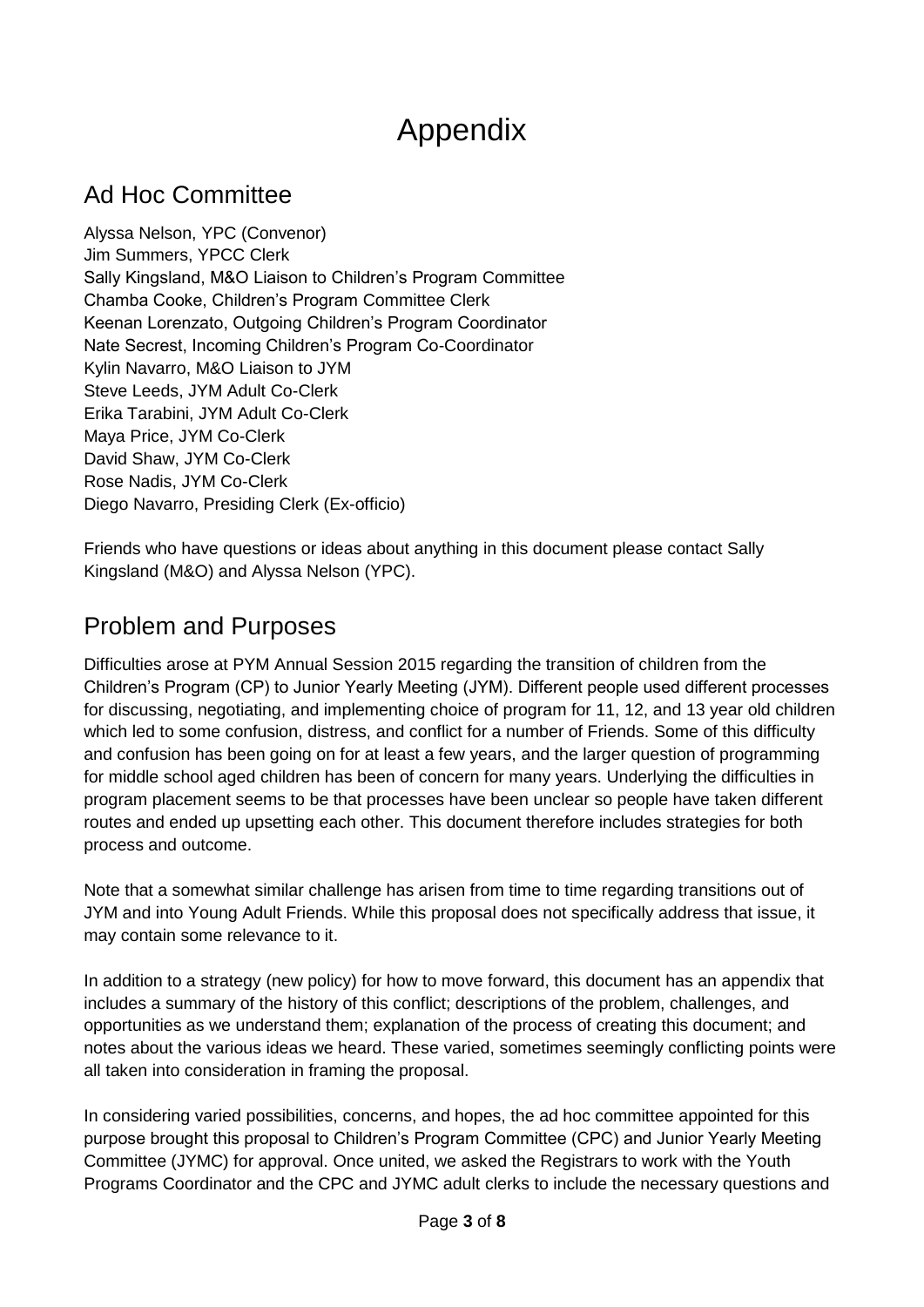information in registration materials that will allow the youth, parents, and our programs to make appropriate placements and have time to plan accordingly.

This will be for a trial year in 2016 and can be adjusted for 2017 and beyond as needed.

# Discernment Process for Creating a Recommendation

In Fall 2015, an ad hoc committee was formed by the Presiding Clerk and M&O Liaisons with input from key youth-serving Friends to hear concerns and propose guidelines for how children are placed in the various programs at Annual Session 2016. It is hoped that the process can be evaluated, improved, and continued into the future. The **ad hoc committee** bringing forward these recommendations included the **PYM Presiding Clerk, adult Clerks of both Children's Program Committee (CPC) and JYM Committee (JYMC), JYM Co-Clerks (teens), outgoing and incoming Children's Program Coordinators, Youth Programs Coordinator (YPC), Youth Programs Coordinating Committee Clerk (YPCC), and Ministry & Oversight Committee (M&O) liaisons to both the Children's Program and JYM.** 

Also consulted were some teachers of the Children's Program, former CPC clerks, some JYM committee members and Friendly Responsible Adult Presences (FRAPs), some parents, and some youth from JYM and CP.

The M&O Liaison to CP, the Youth Programs Coordinator, and the Presiding Clerk worked on assembling the pieces to present to the ad hoc committee, which then met to discern a proposal to present to CP and JYM for review and approval.

### **History**

The placement of individual young Friends into youth programs, as well as the existence or lack of a middle-school 'program' per se, has varied over the years. In recent years, 13 has typically been the age at which Friends enter JYM (and is also the typical transition age for SCQM and CPQM teen programs). At the last publishing of PYM's Faith & Practice in 2001, the recorded practice was that "Junior Yearly Meeting (JYM) is composed of Friends of junior high and high school age" [\(p. 170\)](http://pacificyearlymeeting.org/fp/pymfp2001pg120.html) and that "the Children's Program Committee is responsible for coordinating an educational program and activities for infants and children up through sixth grade" (p. 180). In the early 2000s, some parents and committee members created a middle school program because they did not want their tweens and young teens to participate yet in the JYM of that time period, while their children had outgrown the standard children's program of that time. The JYM of today has evolved and resolved many of the issues that parents were concerned about in the past. Some parents/guardians still have concerns about their young adolescents being in the same group as 17-18 year olds, who are at a significantly different stage of development, while other parents/guardians specifically want their young adolescents to be in the group with older youth.

Regardless of (or despite) the creation of a middle school program, there have been some young adolescents and their parents/guardians who have chosen to participate in JYM over the last 15 years. Meanwhile, some youth old enough for JYM have chosen to stay extra time with the Children's Program. At times the programs have been designed such that older children could participate with JYM for discrete activities and have a sort of flow between the programs. All along, it has been unclear exactly who gets to decide what and how.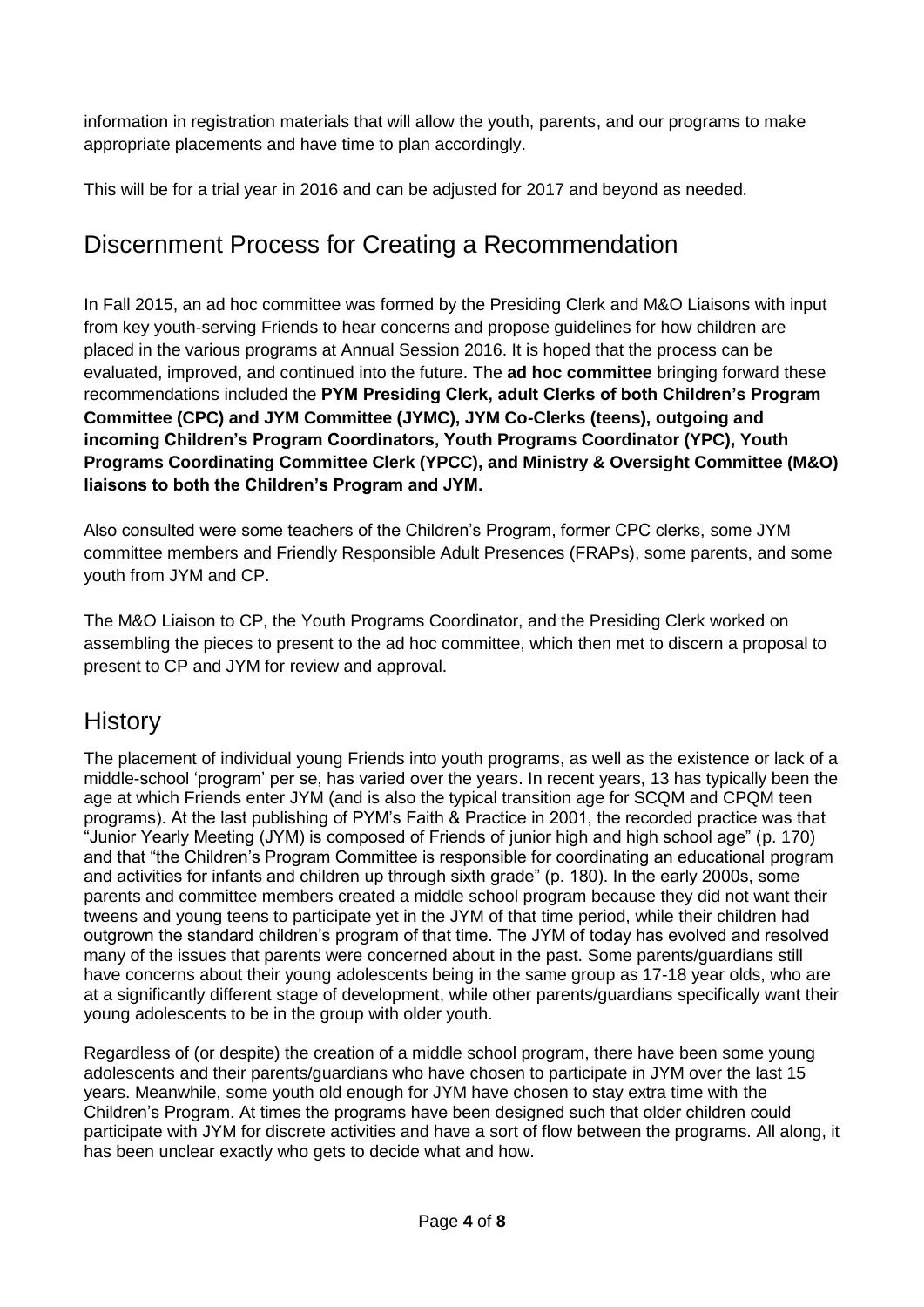Youth and parents/guardians have expressed various reasons for their preferred program choices, for example: perceived 'fit' with the style/format of one program over another, a sense of belonging with a particular peer group or cohort, or better relationships between the young Friend and adults in a particular program. Some of these same reasons for choosing a program for one young Friend have been pointed to as the 'cause' of difficulty for other individuals or the programs. Both CP and JYM have expressed a sense of 'losing out' when particular Friends with leadership and other skills or qualities are placed in one program instead of the other.

### **Rationale**

Of all the recommendations we heard, the rationale for choosing a non-firm process is that there are too many known exceptions and that rigidity does not seem in keeping with Friends' recognition of the guidance of Inner Light or continuing revelation. Numerous Friends have told us that if they or their child were told there was no exception to firm age- or grade-based program placements, it is likely that that family/child would choose not to attend at all. Because this opting-out would coincide with the usual timing that young Friends are at risk of leaving Friends altogether (adolescence), we would rather consider accommodating varied needs than risk losing their participation entirely.

Practically speaking, with the numbers of participants in each program being rather small in recent years (~15-20 for JYM including an age span of about 5 years, and 25-30 for CP including an age span of 12+ years) there is not critical mass to effectively absorb outliers who are forced by a strict guideline to be in one program over the other, such as may exist in larger programs like FGC. The reason we recommend that the receiving committee/program make the initial decision on accepting a Friend outside the usual age range (rather than the other program releasing them) is that we trust that the child/parent/guardian has a reason for requesting a certain placement that deserves to be considered. It is also more streamlined than asking JYMC and CPC to come to unity on each individual when their energy needs to be focused mainly on preparing for their programs, not engaging in a mandated unity or conflict resolution process.

To minimize/optimize the number children/parents/guardians asking to move up to JYM before they normally would, a careful review of programming for middle schoolers within CP, including input from middle schoolers themselves, will be undertaken. The goal is to create a program that most middle schoolers will not want to leave early, one with plenty opportunity to think for themselves and be treated as nearly-teens, as compared to aching to get out of CP without fully knowing what they'd be going into. CP has heard increasing requests for more Quaker elements in its curriculum and classroom culture. One option is to create a middle school program that is a 'light' version of JYM or a 'hybrid' version of CP and JYM in terms of youth leadership and decision-making, in a developmentally appropriate manner; such models have been tried in the past and could be drawn upon. As it is commonly understood that there is a spectrum of emotional, mental, and physical developmental stages for middle school aged youth, middle school programming must be different from elementary, and there must be understanding (and exceptions) that welcome and allow for great diversity and variability during adolescence, including but not limited to program choice.

In our discernment process, this ad hoc committee spent a considerable portion of time on whether to use age or grade (or both) as the placement marker. It became clear that there are pros and cons to each of these options, a number of which are mentioned in the appendix. Though it might be most useful to provide a list of abilities a Friend should have in order to be in JYM or CP, that seems too complicated and has the potential for unintended negative consequences (though written and other information about the programs are available). Friends on the ad hoc committee with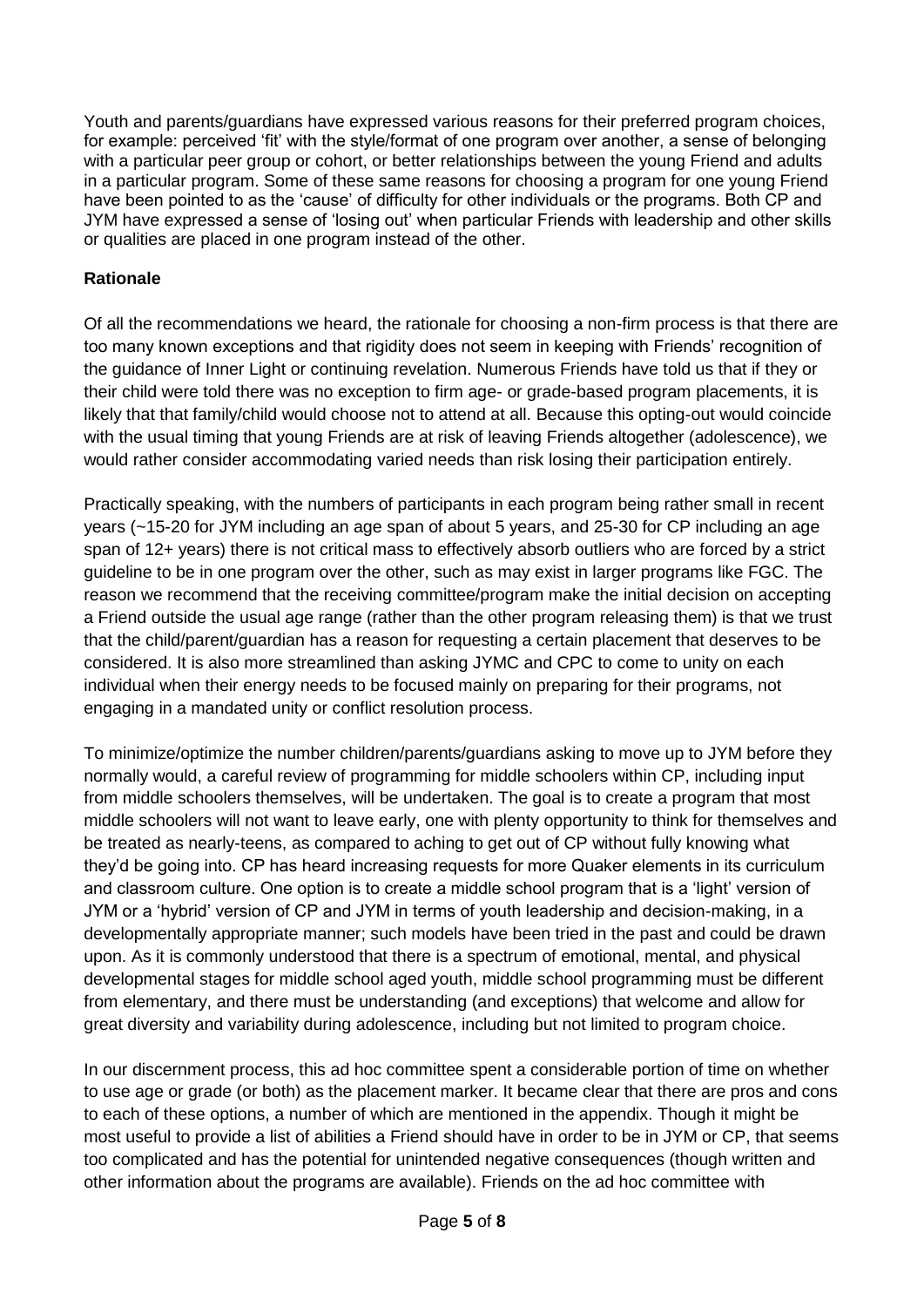experience in education gave some input from their perspectives, for example that unlinking age from grade can give respite to youth who have been held back grades but are socially at or above typical age level. Through this discussion, age came to be seen as slightly simpler and good enough given that we now will have a clearer process for handling exceptions.

A query, "which age is appropriate?" and a concern about pushing to end childhood too soon or too quickly prompted us to consider a choice year at age 13, allowing more flexibility since adolescence doesn't follow neat age breaks. Structurally, an explicit choice year will likely also encourage more conscious choosing, and it respects that childhood is an important time and that choice is important for teens. Children near the transition age must be given a clearer sense of what JYM is like so that they can make their choice, knowing that JYM has more mature and complex conversations while still providing space for fun. CP and JYM should continue to find ways to have some joint activities that include middle schoolers. This would help to facilitate smoother transitions in general by introducing middle schoolers to the programmatic style of JYM and by creating cross-program relationships among the youth, the adults, and between youth and adults of both programs. There has also been a suggestion that a sort of graduation or transition ceremony be created to ease and acknowledge the transition, and this idea is being considered by Children's Program. Rites of passage might be useful in other areas of our community as well.

## Various Possible Solutions We Heard

This section contains notes on the variety of ideas and concerns we heard in our discernment process, retained here for reference.

- Have a firm line...
	- … so that some children do not feel that they are being denied admission to JYM while others are accepted
	- … to make it simple
	- … to not take away middle school leadership
	- Where should the line be placed as to allow CP and JYM to each have ideal numbers of participants? e.g., JYM includes 4, 5 or 6 program-age years? CP includes 11, 12 or 13 program-age years?
- Have a firm line based on age
	- $\circ$  e.g., 12 and under = Children's Program, 13-17 = JYM, 18+= Adult or YAF)
		- Or some other age as the division point
	- What if someone is more/less mature than average?
	- What if they are in a different school level than their age peers (e.g., someone who skipped grades or was held back, such as a 12 year old high schooler, a 14 year old 8th grader, or 13 year old 6th grader).
- Have a firm line based on grade
	- $\circ$  e.g., Entering 7th or 8th = Children's Program; entering 9th through finishing 12th = JYM; left high school previous year = Adult or YAF)
	- What if they are more/less mature than average?
	- What if they are ahead or behind in grade for their age?
	- What about homeschoolers who don't correspond to mainstream age/grade groups, or teens who leave high school without graduating?
- Have a firm line based on age OR grade
	- To deal with the age-grade variability, make a minimum standard for moving up based on either age or grade (but not both), whichever is higher, above a certain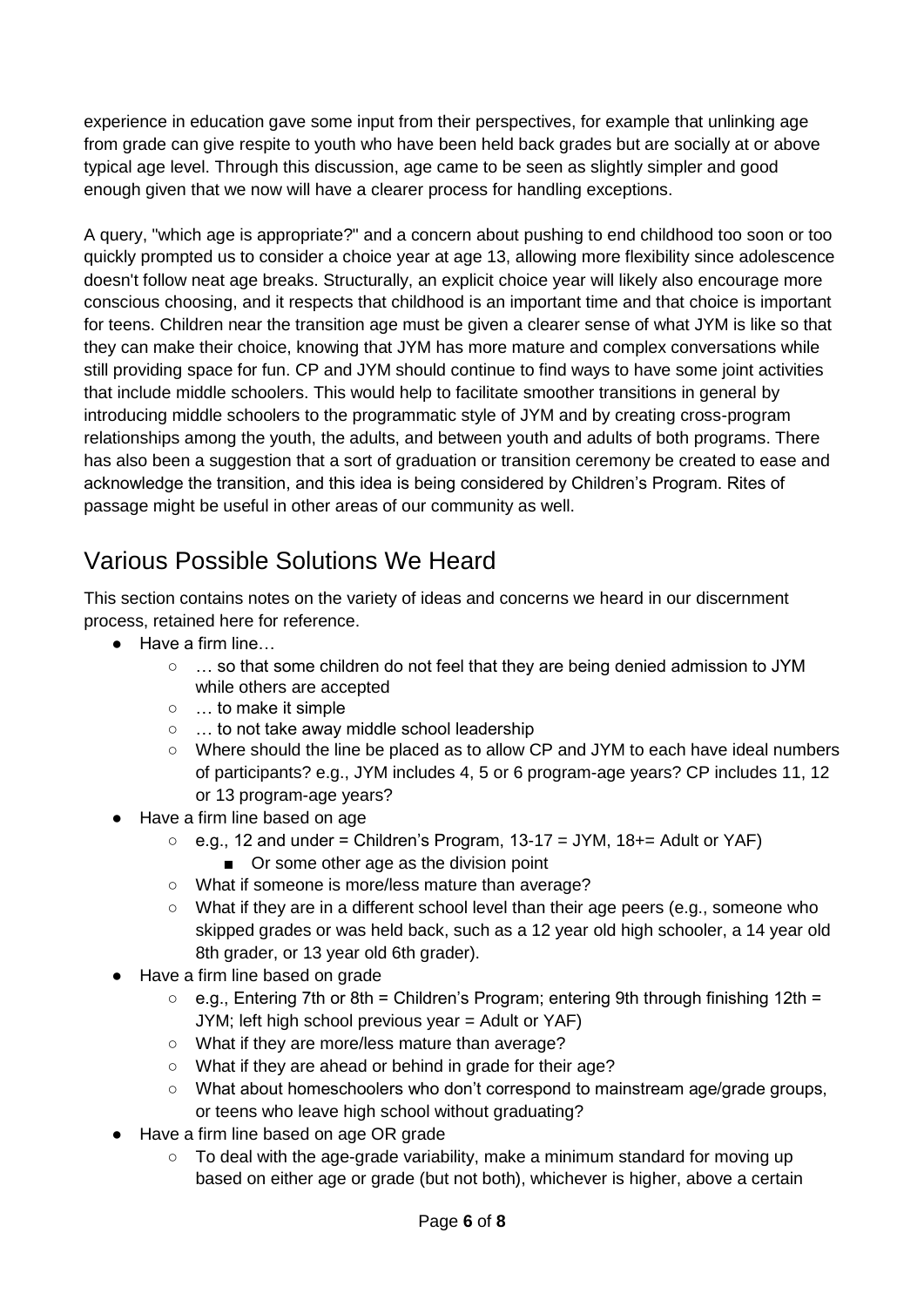limit. E.g, the 12 year old high schooler would be in JYM, the 14 year old 8th grader would be in JYM, and the 13 year old 6th grader would be in Children's Program.

- Have a lower age/grade quideline....
	- … to not deprive JYM of participants who are developmentally ready
	- … to allow youth more time in JYM to develop leadership skills and less loss of leadership as participants age out
	- … to have enough youth in JYM to have a viable program
- Have a higher age/grade guideline...
	- … to not deprive CP of participants who make valuable contributions
	- … to allow youth more time in CP to develop readiness for JYM style
	- … to have enough youth in CP to have a viable program
- Have a suggested line based on age/grade, with a process for exceptions
	- … to allow some older youth to continue in CP if it's a better developmental fit (assuming CP is equipped to accommodate or if the child has an assistant or attendant)
	- $\circ \dots$  to allow mature middle school aged youth to participate in a program that better meets their needs.
		- "I was forced to stay in Middle School Program and carve pumpkins when I wanted to be sitting in deep conversations like JYMers were having." (paraphrase)
		- "JYM is boring! I want to go swimming every day, not sit in meetings!" (paraphrase)
		- "If I'd been told my children weren't allowed in JYM at that time, we would have stopped attending altogether." (paraphrase)
		- "One year all my friends moved up to JYM and I wasn't allowed to. I was so sad and angry." (paraphrase)
	- What if the exceptions process is a burden on JYM or CP? Or a burden on youth or parents/guardians? How can burdens be reduced?
	- What to do if a youth 'left behind' or not allowed to move up is upset?
	- Who decides, and how? What if some affected parties disagree?
- Other ideas to smoothe the process
	- Have a middle school program that is more JYM-like in terms of youth leadership and decision-making, in a developmentally appropriate manner. *(Note: Children's Program Committee for 2016 is taking this on)*
	- Middle school could be a separate committee from CP and JYM
	- Graduation ceremony from children's program to JYM
	- Children who want to move to JYM before the agreed age or grade must first ask the Children's Program Committee Clerk for a release, and then they can ask JYM to be included. The same applies in reverse for older children wanting to remain in Children's Program only they have to go to the JYM committee for release and then request from Children's Program. I.e. both committee clerks have to agree.
		- Variation: a process for asking to move into a program, but not having to ask to be released.
	- When concerns arise they should be brought to the related committee clerk, and clerks should communicate directly with clerks. (In other words, the staff from either program should not go directly to the other program's staff with concerns.)
	- Registration forms need to include the following questions:
		- Age at time of event?